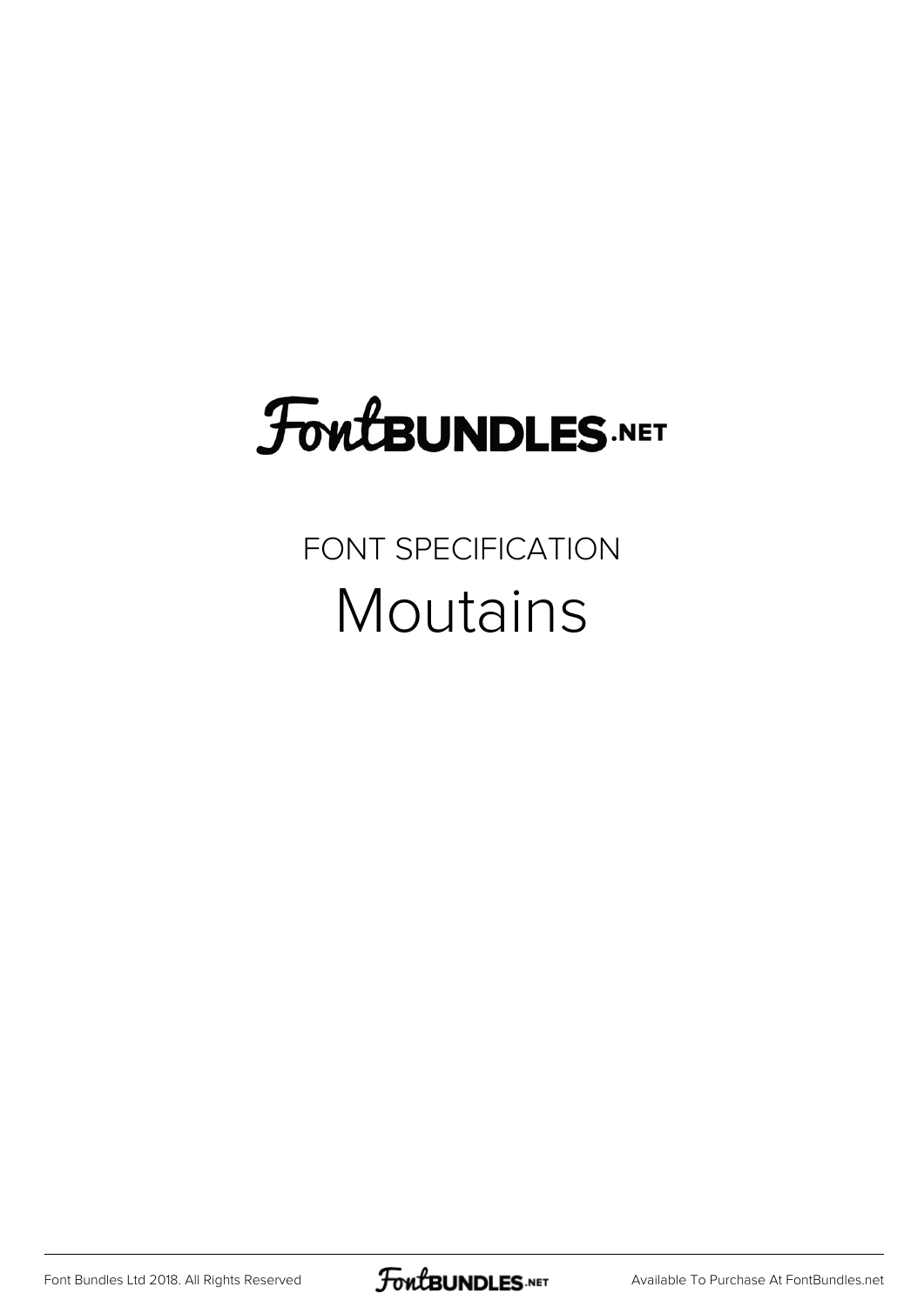#### Mountains - Regular

**Uppercase Characters** 

### ABCDEFGHIJKLMNOPQR8TUVWX  $yz$

Lowercase Characters

## abcdefghizklmnopgrstuvwxyz

**Numbers** 

#### 0123456789

Punctuation and Symbols



All Other Glyphs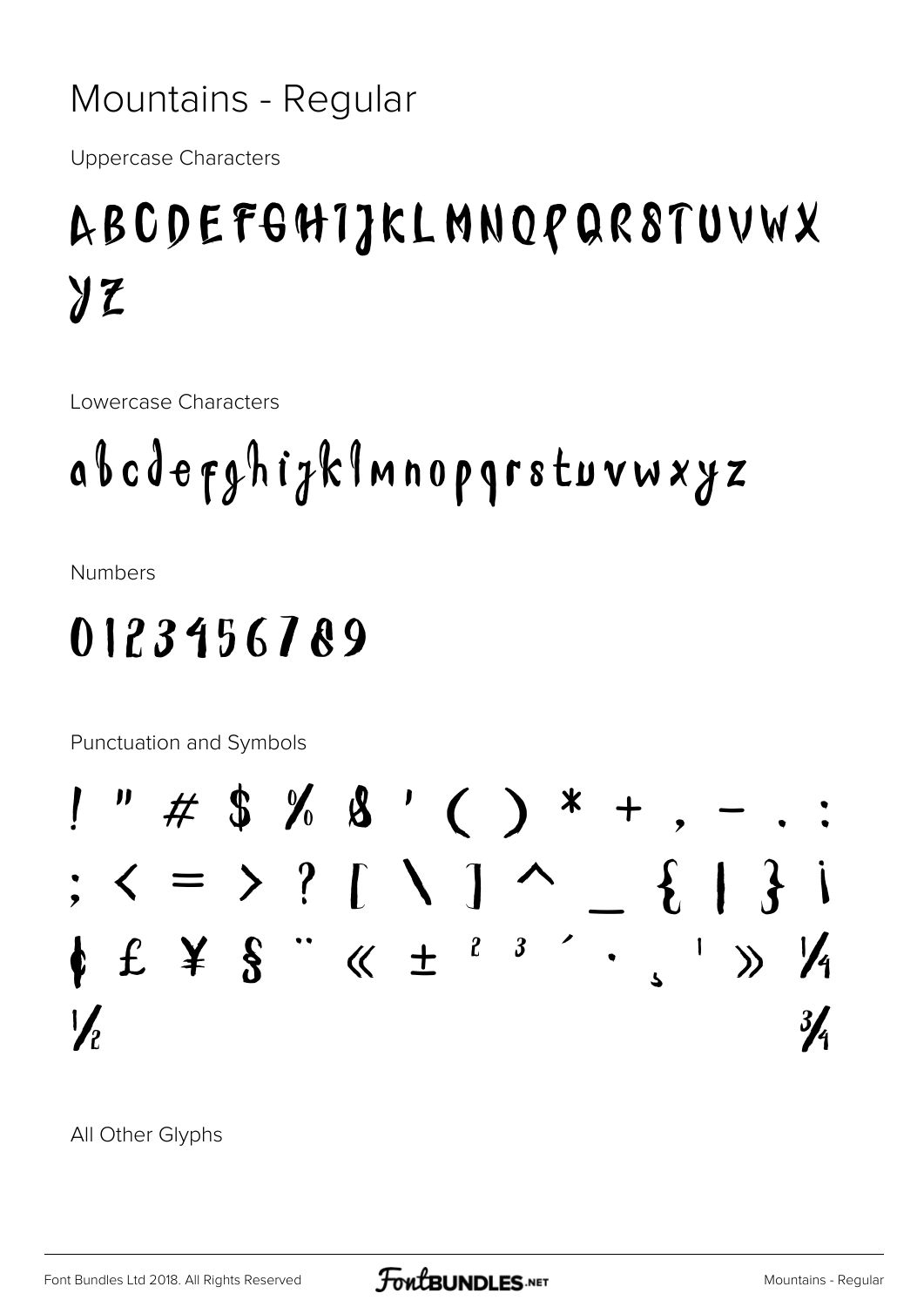|  | À Á Â Ã Ã Ä Ç È É Ê                                                                                                                                                                 |  |                                           |  |
|--|-------------------------------------------------------------------------------------------------------------------------------------------------------------------------------------|--|-------------------------------------------|--|
|  | $\ddot{E}$ $\dot{1}$ $\dot{1}$ $\ddot{1}$ $\ddot{N}$ $\dot{0}$ $\dot{0}$ $\dot{0}$                                                                                                  |  |                                           |  |
|  | $\begin{array}{ccccccccccccc}\n\widetilde{Q} & \widetilde{Q} & \times & \widetilde{Q} & \widetilde{Q} & \widetilde{Q} & \widetilde{Q} & \widetilde{Q} & \widetilde{Q}\n\end{array}$ |  |                                           |  |
|  | $\beta$ à á â ã ä                                                                                                                                                                   |  | $\hat{g}$ $\dot{\theta}$ $\acute{\theta}$ |  |
|  | $\hat{e}$ $\ddot{e}$ $\dot{t}$ $\hat{t}$ $\ddot{t}$ $\ddot{\hat{n}}$ $\dot{\hat{o}}$ $\dot{\hat{o}}$                                                                                |  |                                           |  |
|  | $\hat{\mathbf{y}} \quad \text{ii} \quad \hat{\mathbf{u}} \quad \text{iv} \quad \hat{\mathbf{u}} \quad \hat{\mathbf{v}} \quad \text{ii} \quad \hat{\mathbf{0}} \quad \text{0}$       |  |                                           |  |
|  |                                                                                                                                                                                     |  |                                           |  |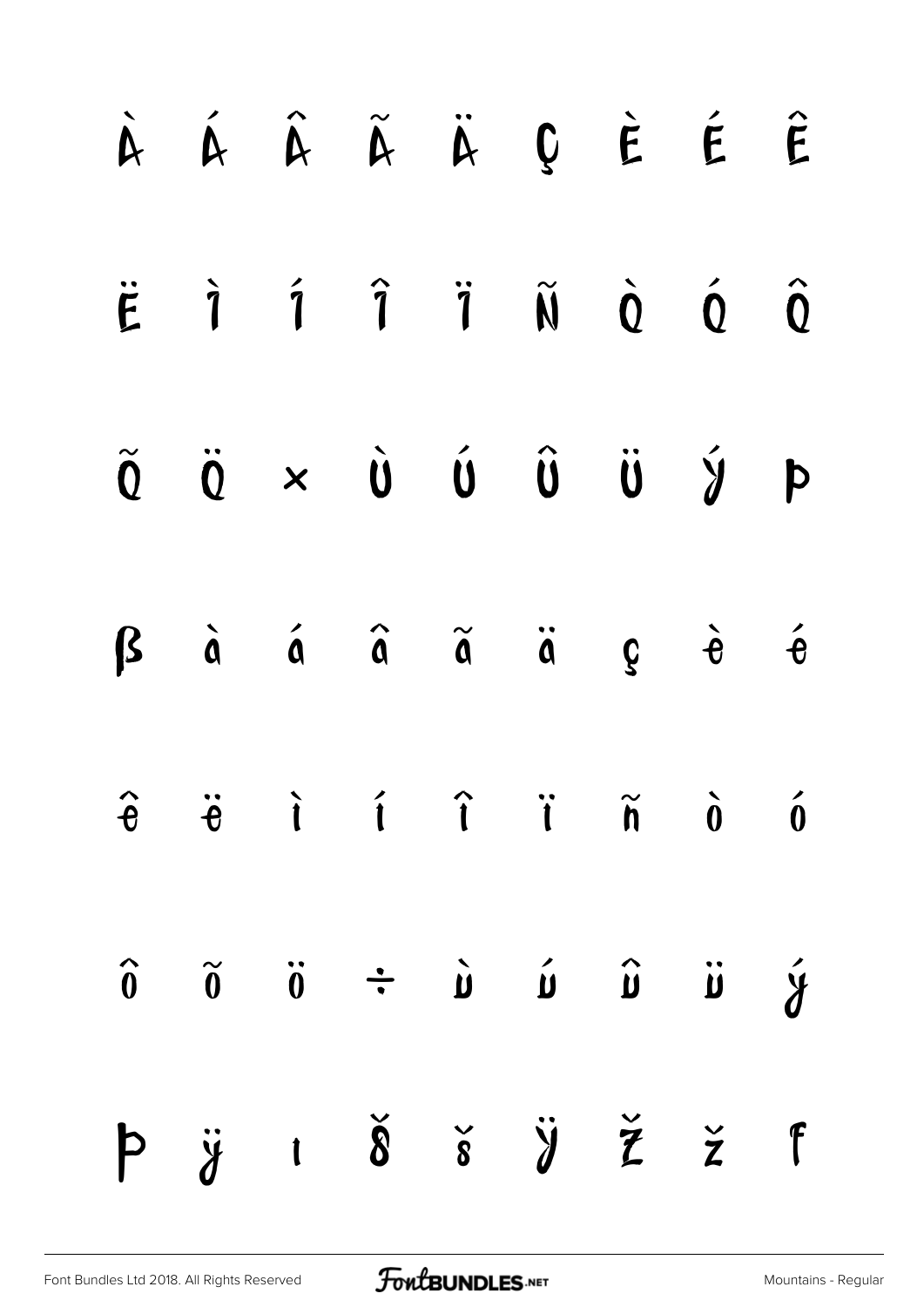

FoutBUNDLES.NET